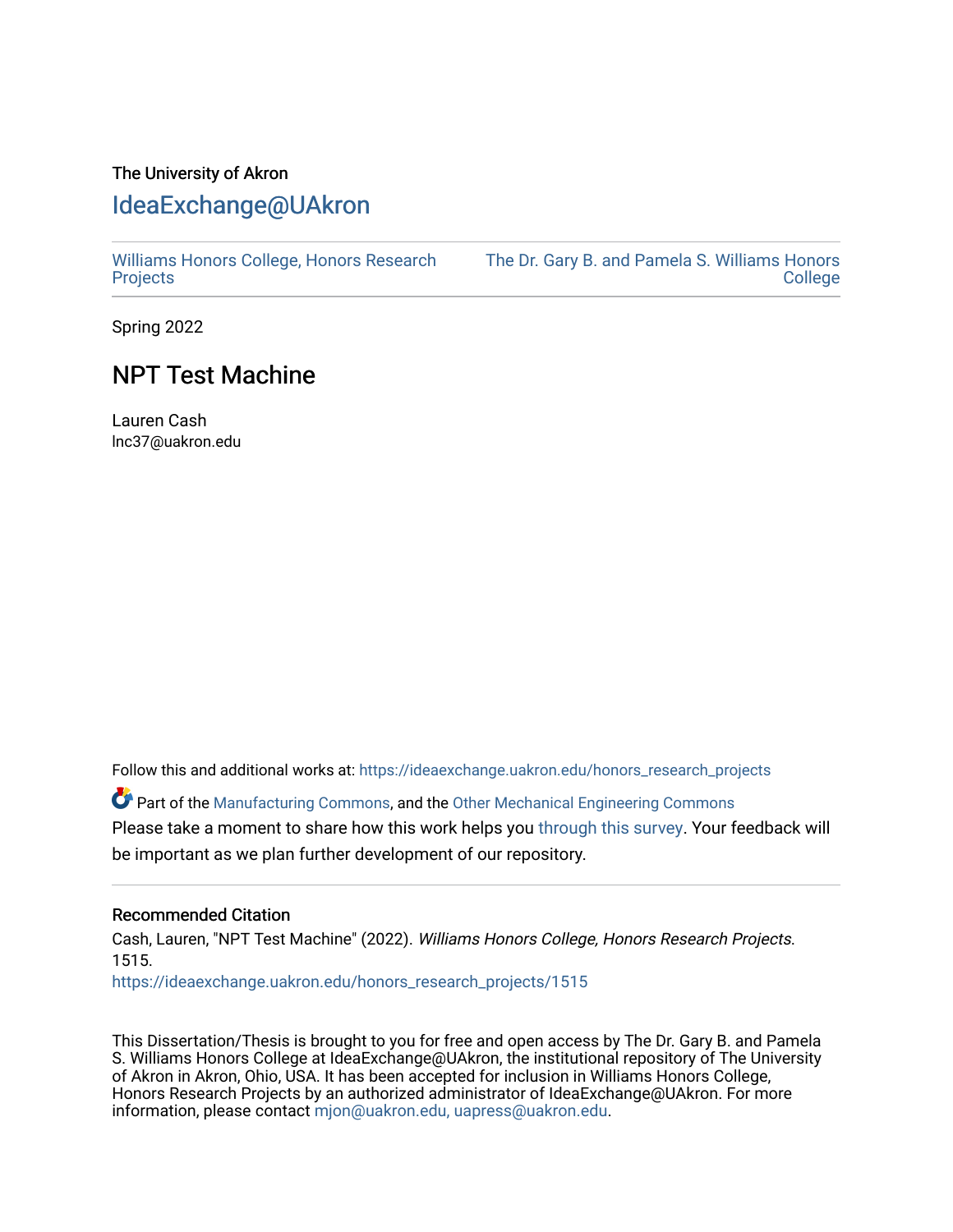

# NPT TEST MACHINE

Final Report for 4600:461/462/497 Senior/Honors Design Project

Lauren Cash

Kaitlyn Hubeny

01 May 2022

The University of Akron